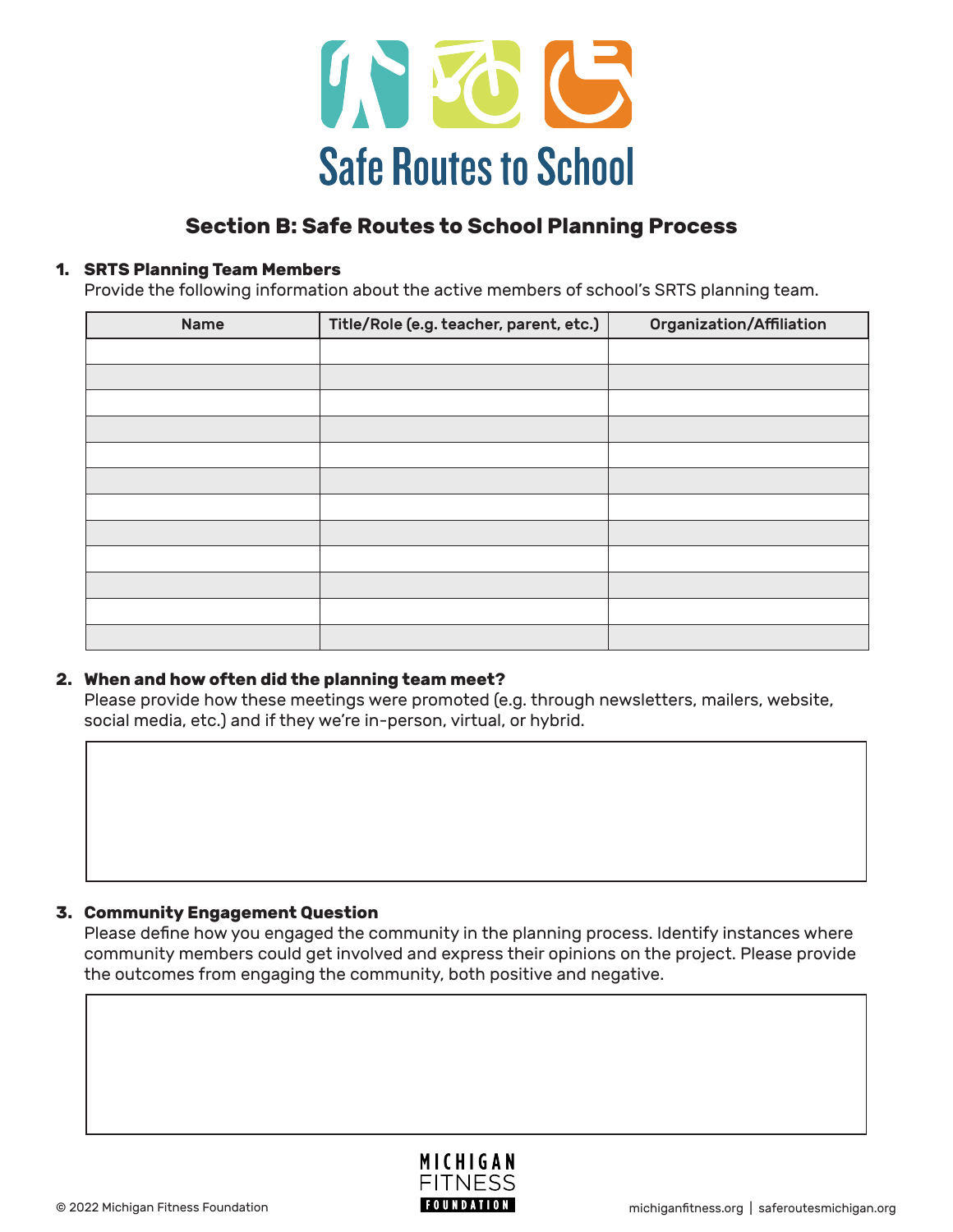

**4. How did the survey results influence the development of the action plan?**

**5. When did the walking audit/school property assessment take place, and who were the participants? You can attach a sign-in sheet with this document if applicable.**

**6. What did the walking audit/school property assessment tell you about students' ability to walk to and from school and on the school grounds?**